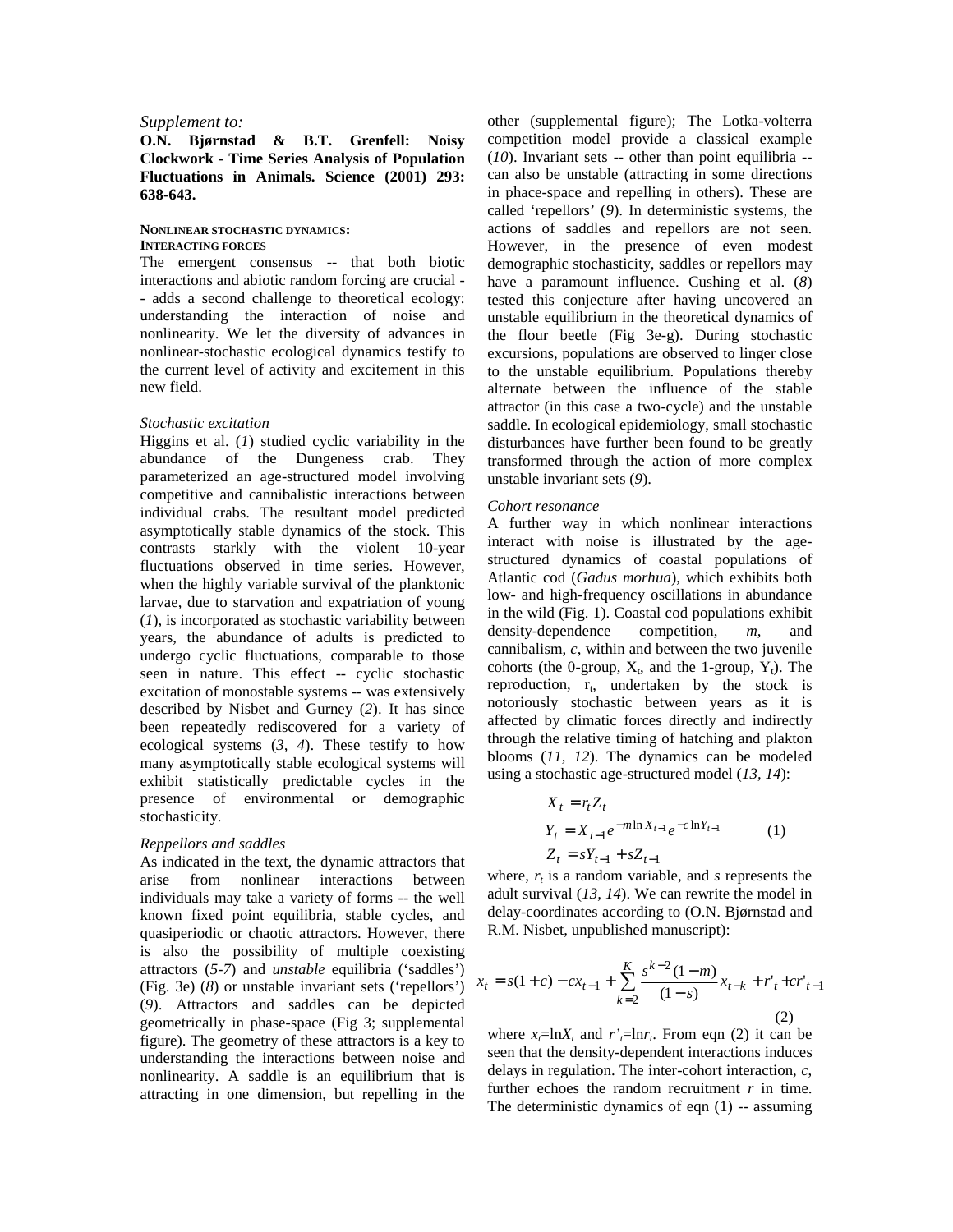

Supplemental figure: The geometry of phase-space. A. The stable point and B. the limit cycle attractor represents that is well known from, for example, predator-prey theory. C. Coexisting attractors give rise to multiple equilibria that have different domains of attraction, a system may for some period be trapped in local attractors (e.g., the stable point). D. A saddle represents an equilibrium point that is attracting in one direction and repelling in the other.

a constant reproductive rate -- give rise to a stable point attractor or a limit cycle, depending on the strength of the inter- and intracohort interaction (*13*). In the presence of stochastic reproduction, however, the dynamics exhibits cycles superimposed on long-term trends. The complex power spectrum results directly from the 'echoing' of the stochasticity by the life-cycle interactions - according to  $r'_{t}$  +  $cr'_{t-1}$  ('the cohort resonance effect').

## *Stochastic divergence*

As reviewed in the text, ecological systems have the potential to exhibit chaotic dynamics and *sensitivity to initial conditions* (*15, 16*). Theoretically, initially nearby trajectories will diverge exponentially until they are no more correlated than expected from the invariant distribution of the dynamical process. Deterministic systems that exhibit sensitivity to initial conditions have the 'stochastic property' that forecasting ability is very restricted, since the prediction error increases with prediction interval, closely mimicking the prediction profiles of truly stochastic models (Fig 2). The sensitivity to initial conditions of determinsitic systems is usually measured by the dominant Lyapunov exponent (*16*). LE quantifies the average divergence/convergence of nearby trajectories across the deterministic attractor. Ellner and co-workers (*16-18*) developed a nonparametric method to estimate the LE directly on the basis of time series of abundance. When applied to stochastic systems, this will measure the average divergence in two nearby trajectories exposed to the same realization of the stochastic term. However, since real populations are not subject to the same